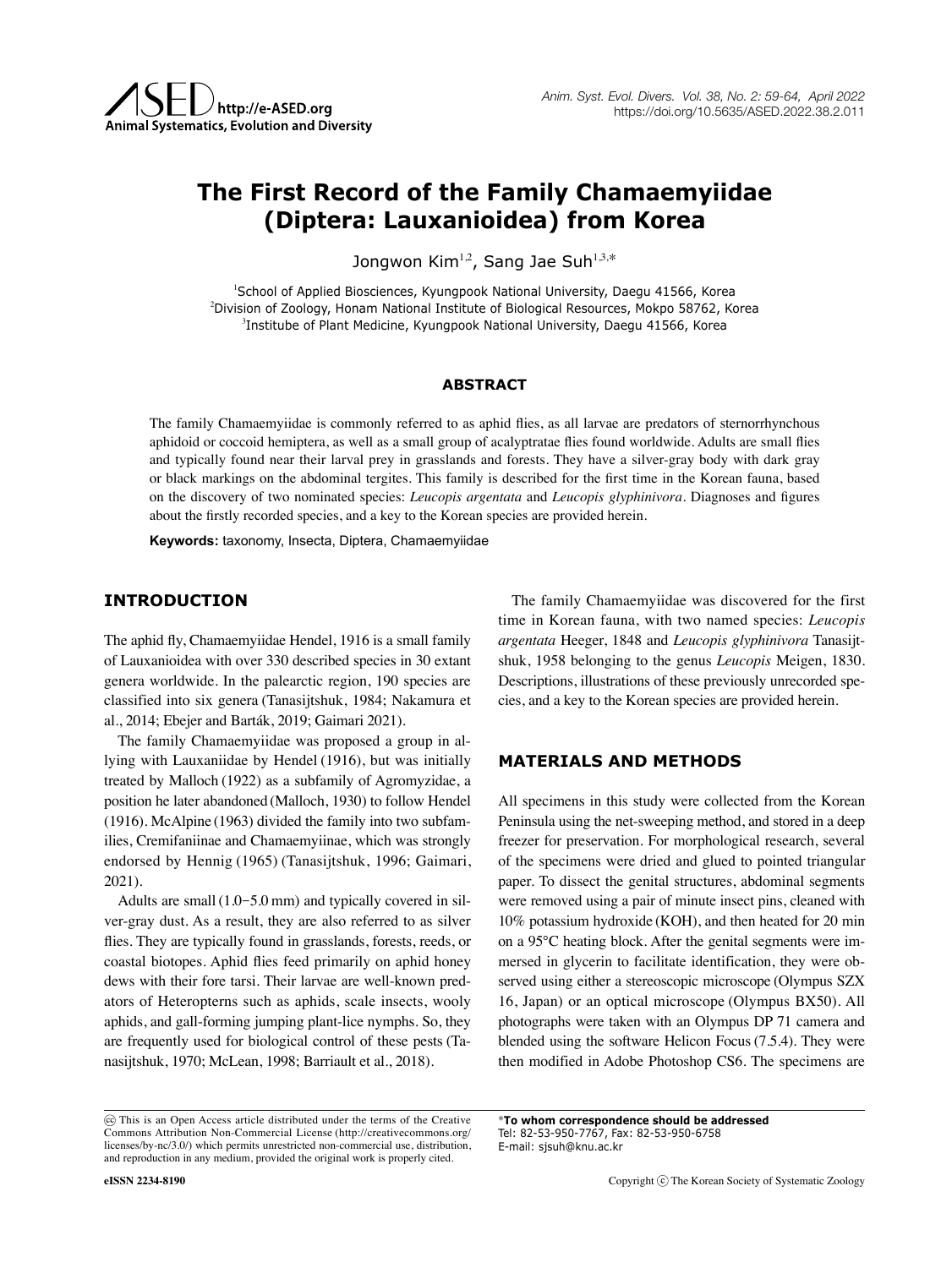housed in the collection of Kyungpook National University's School of Applied Biosciences in Daegu, Korea. The following is the terminology for the morphological characteristics by Merz and Haenni(2000) and McLean (1998).

# **SYSTEMATIC ACCOUNTS**

Order Diptera Linnaeus, 1758 Superfamily Lauxanioidea Hendel, 1922

<sup>1</sup>\*Family Chamaemyiidae Hendel, 1916

Chamaemyiidae Hendel, 1916: 297 (type species: *Ochtiphila elegans* Panzer, 1809).

Diagnosis. Small size (1-5 mm); silver-gray or occasionally golden tinted body, rarely shiny black. No vibrissa; palpus small and sparsely setulosed. Scutellum with two pairs of setae; 1 postpronotal, 1 presupra-alar, 1 supra-alar, 1 postsupra-alar, 1 intrapostalar, and 2 notopleural setae; anepisternum usually bare; katepisternum with 1 strong seta and some setulae; proepimeron, proepisteron, and prosternum bare. Hyaline or milky white wings, occasionally patterned in Nearctic species; C veins complete, extend to M (in *Lipoleucopis*, extend to  $R4 + 5$ ); subcostal veins complete and separate from R1; A1 abruptly terminates at the basal 1/3; posterior cubital cell present. Tergites 1-5 typically marked with dark markings or longitudinal median line; phallus typically simple and tube-shaped; phallapodeme and hypandrium connected on one side (Hendel, 1910; Tanasijtshuk, 1993, 1996; McLean, 1998; Gaimari, 2010).

<sup>2</sup>\*Genus *Leucopis* Meigen, 1830

*Leucopis* Meigen, 1830: 133 (type species: *Anthomyza griseola* Fallén, 1823).

**Diagnosis.** Body pale gray color. In lateral view, head height greater than length; orbital seta fine; ocellar seta absent, with the exception of small subgenus *Xenoleucopis*; lunule large and setulosed; postpedicel round. Thorax with bright/rusty brown longitudinal band running along dorsocentral line, and gray median stripe running from anterior to middle; 2-3 dorsocentral setae; anepisternum bare. Generally, abdomen with dark rounded margin on tergites  $1+2$  and single spot or longitudinal stripe on tergites 3-5 (Tanasijtshuk, 1993).

<sup>3</sup>\**Leucopis***(***Leucopis***)** *argentata* **Heeger, 1848 (Fig. 1)** *Leucopis argentata* Heeger, 1848: 998 (type locality: Austria). *Leucopis argentata*: Xue and Chao, 1996: 272; Tanasijtshuk, 1996: 58.

**Material examined.** Korea: 11♂♂, 17♀♀, Gyeonggi-do: Hwaseong-si, Songsan-myeon, Gojeong-ri, 3 Jun 2020, Suh SJ coll.; 1♂, Gyeongsangbuk-do: Gunwi-gun, Hyoryeong-myeon, Hwagye-ri, 18 Jun 2019, Suh SJ coll.; 7♂♂, 13♀ ♀, Uljin-gun, Geunnam-myeon, Susan-ri, 8 Jul 2020, Suh SJ coll.; 2♂♂, Jeollabuk-do: Gochang-gun, Simwon-myeon, Gungsan-ri, 12 May 2020, Suh SJ coll.

**Distribution.** Korea (new record: Central, South), China (Neimenggu, Hebei), Japan (Honshu), Russia, Australia, Austria, Finland (Tanasijtshuk, 1984; Xue and Chao, 1996; Nakamura et al., 2014).

**Description.** Body pale gray color. Head nearly twice as high as long; ocellar tubercle pale silver and gray pattern extended to the frontal suture; orbital plate pale silver; postocellar and ocellar seta absent; orbital seta fine; lunule broad and setulosed; gena about 1/5 the height of eye in lateral view; pedicel black; postpedicel black and rounded; arista base yellow or occasionally brown; palpus brown black. Thorax silver-gray and vittae-free; dorsocentral setae  $0+2$ . Femora and tibiae all dark gray with yellow joints, while tarsi all pale yellow with dark tip. Tergites 3-5 with dark gray median vitta. Epandrium massive and scutiform in shape, tapering laterally; pregonite reduced in size, postgonite rod-shaped; phallus complex and dichotomous.

Body length: male 1.8-2.5 mm; female 1.8-2.6 mm.

Wing length: male 1.6-2.4 mm; female 1.6-2.4 mm.

**Habitat.** *Phragmites australis*(Cav.) Trin. ex steud.(Tanasijtshuk, 1999).

**Prey.** *Hyalopterus pruni* (Geoffroy, 1762) (Tanasijtshuk, 1999).

**Remarks.** This species is easy to be distinguished from the similar species by following features: massive epandrium, reduced pregonite and postgonite, and dichotomous phallus. This larva is monophagous, only preys on *Hyalopterus pruni* (Hemiptera, Aphididae) on *Phragmites australis*(Tanasijshuk, 1999).

# <sup>4</sup>\**Leucopis***(***Leucopis***)** *glyphinivora* **Tanasijtshuk, 1958 (Fig. 2)**

*Leucopis glyphinivora* Tanasijtshuk, 1958: 92 (type locality: Russia).

*Leucopis taurica* Tanasijtshuk, 1959: 933.

*Leucopis glyphinivora*: Xue and Chao, 1996: 273.

**Material examined.** Korea: 1♂, Gyeongsangbuk-do: Pohang-si, Buk-gu, Cheongha-myeon, Yongdu-ri, 22 May 2020, Suh SJ coll.; 1♂, Yecheon-gun, Eunpung-myeon, Ugok-ri,

Korean name:  $1*$ 진디파리과 (신칭),  $2*$ 둥글진디파리속 (신칭),  $3*$ 갈대둥글진디파리 (신칭),  $4*$ 흑다리둥글진디파리 (신칭)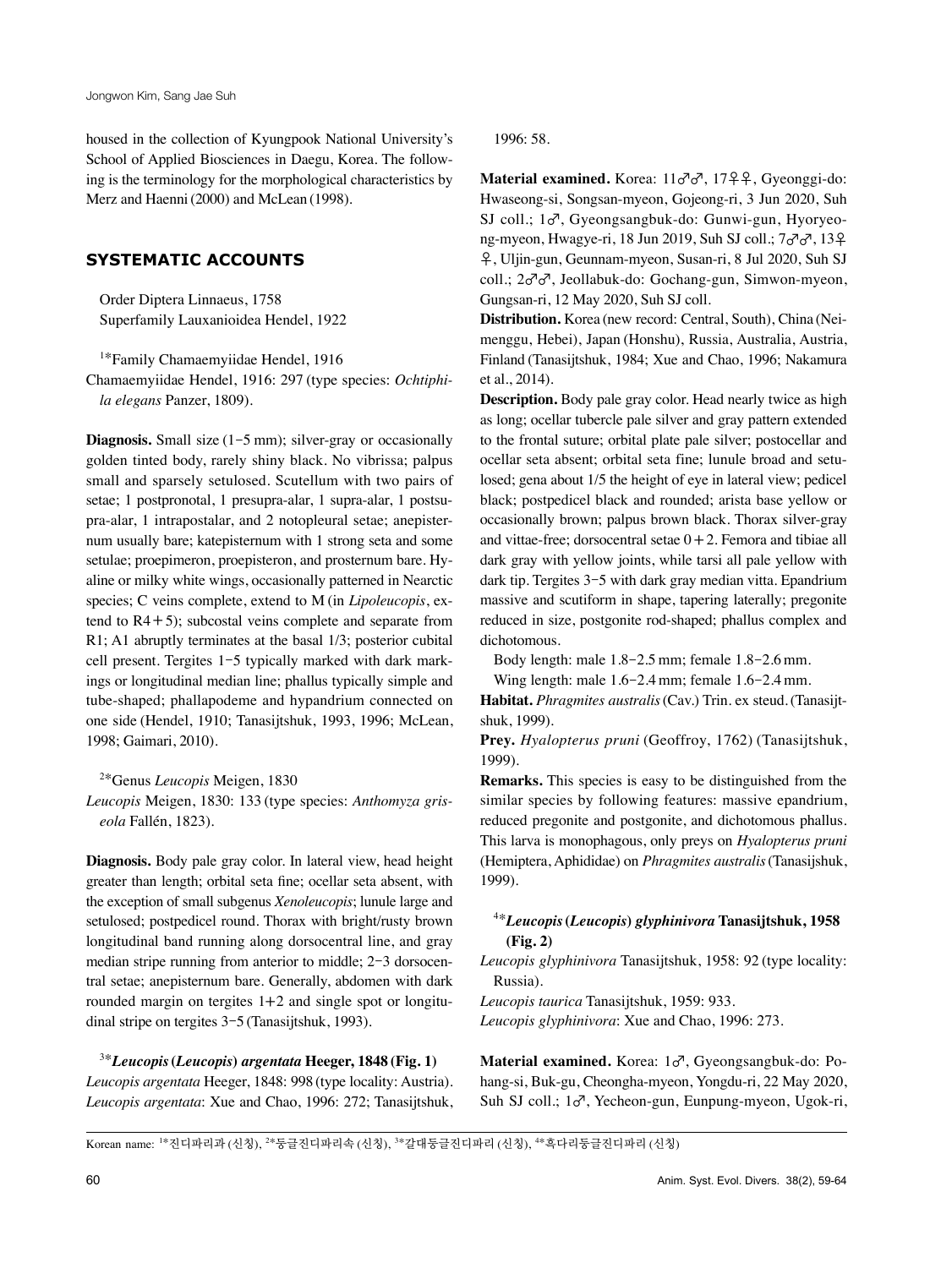

**Fig. 1.** *Leucopis argentata*, male. A, Habitus, lateral view; B, Head, dorsal view; C, Thorax, dorsal view; D, Epandrium, posterior view; E, Genitalia, lateral view; F, Phallus with phallapodeme, lateral view; G, Genitalia excluded epandrium, lateral view. cerc, cercus; epand, epandrium; hypd, hypandrium; pgt, postgonite; ph, phallus; phapod, phallapodeme; pregt, pregonite; sur, surstylus. Scale bars:  $A = 0.3$  mm,  $B$ ,  $C = 0.2$  mm,  $D - G = 0.05$  mm.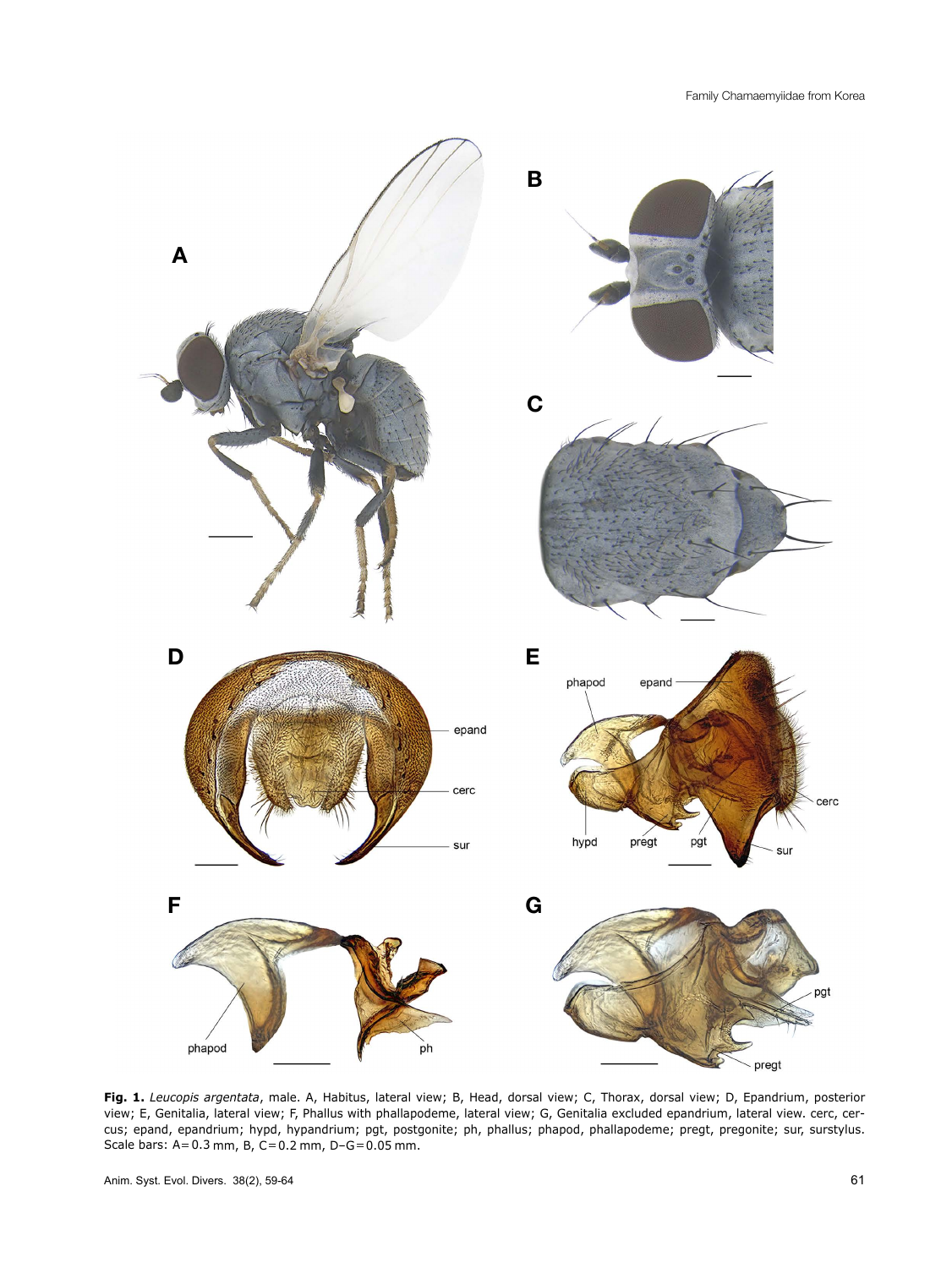

**Fig. 2.** *Leucopis glyphinivora*, male. A, Habitus, lateral view; B, Head, dorsal view; C, Thorax, dorsal view; D, Epandrium, posterior view; E, Genitalia, lateral view; F, Genitalia excluded epandrium, lateral view; G, Genitalia excluded epandrium, ventral view. cerc, cercus; epand, epandrium; hypd, hypandrium; pgt, postgonite; ph, phallus; phapod, phallapodeme; pregt, pregonite; sur, surstylus. Scale bars: A=0.3 mm, B, C=0.2 mm, D-G=0.1 mm.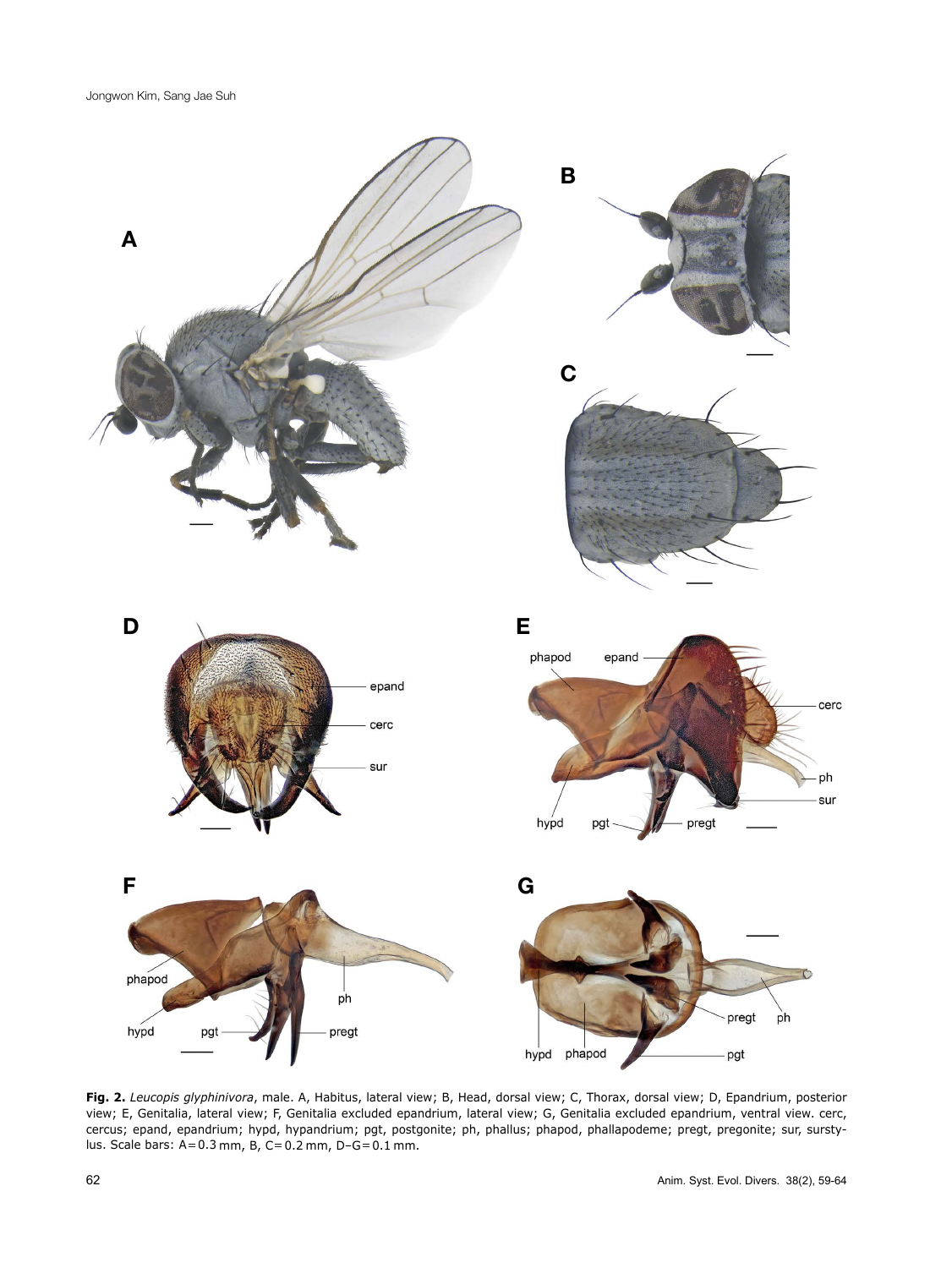23 Jul 2019, Suh SJ coll.; 11♂♂, 9♀♀, Jeju-island: Seogwipo-si, Youngnam-dong, 6 May 2019, Suh SJ coll.

**Distribution.** Korea (new record: South, Jeju-do), China (Beijing, Guizhou, Hebei, Jilin, Neimenggu, Shaanxi), Russia, Afghanistan, Bulgaria, Finland, France, Hungary, Mongolia, Poland (Tanasijtshuk, 1984; Xue and Chao, 1996).

**Description.** Silver-gray body. Head nearly twice as high as long in lateral view, dark gray pattern along orbital plate; orbital plate pale silver; postocellar and ocellar seta absent; orbital seta fine; lunule broad and setulosed; gena approximately 1/5-1/4 height of eye in lateral view; pedicel black; postpedicel black and rounded; arista black; palpus black. Thorax setulosed with dark brown dorsocentral lateral vittae and dark grayish median vitta; dorsocentral setae  $0+2$ ; prescutellar acrostichal seta absent. All legs are black. Tergite 3 with a black spot; tergites 3-5 with dark gray median vitta; pregonite and postgonite develop downward; phallus clubshaped and broad at middle in ventral view.

Body length: male, 2.4-2.5 mm; female, 1.7-2.6 mm. Wing length: male, 2.3-2.5 mm; female, 1.5-2.4 mm.

**Habitat.** Over 70 plants(Barriault et al., 2018).

Prey. Over 80 species of aphids (Barriault et al., 2018).

**Remarks.** This species can be distinguished from other species by the following features: subtriangular phallapodeme, developed pregonite and postgonite, and club-shaped phallus.

#### **Key to the species of Korean Aphid flies**

- 1. Arista mostly yellow; mesonotum entirely silvery gray without vitta; tarsi pale yellow··········································· ·······································*Leucopis argentata* Heeger, 1848
- -Arista entirely black; mesonotum with dark grayish median and dark brown lateral vitta; tarsi black ····························· ························· *Leucopis glyphinivora* Tanasijtshuk, 1958

## **ORCID**

Jongwon Kim: https://orcid.org/0000-0002-1793-8041 Sang Jae Suh: https://orcid.org/0000-0002-7489-3193

# **CONFLICTS OF INTEREST**

No potential conflict of interest relevant to this article was reported.

## **ACKNOWLEDGMENTS**

This research was supported by Kyungpook National Uni-

versity Development Project Research Fund, 2019.

## **REFERENCES**

- Barriault S, Fournier M, Soares AO, Lucas E, 2018. *Leucopis glyphinivora*, a potential aphidophagous biocontrol agent? Predation and comparison with the commercial agent. *Aphidoletes aphidimyza*. Biocontrol, 64:21-31. https://doi. org/10.1007/s10526-018-09909-x
- Ebejer MJ, Barták M, 2019. An annotated list of the Chamaemyiidae (Diptera, Acalyptrata) of Turkey with new records and additional data. Zookeys, 838:35-48. https://doi.org/10.3897/ zookeys.838.33027
- Fallén CF, 1823. Phytomyzides et Ochtidiae Sveciae. Vol. 2. Litteris Berlingianis, Lundae [=Lund], pp. 8-9.
- Gaimari SD, 2010. Chamaemyiidae (Chamaemyiid flies). In: Manual of Central American Diptera, Vol. 2 (Eds., Brown BV, Borkent A, Cumming JM, Wood DM, Woodley NE, Zumbado M). National Research Council Press, Ottawa, pp. 997-1007.
- Gaimari SD, 2021. Chamaemyiidae (Silver flies) [Chapter 76]. In: Manual of afrotropical Diptera, Vol. 3, Suricata 8 (Eds., Kirk-spriggs AH, Sinclair BJ). South African National Biodiversity Institute, Pretoria, pp. 1791-1814.
- Heeger E, 1848. Beiträge zur Naturgeschichte der Kerfe in Beziehung auf ihre verschiedene. Lebenszustande, ihre Feinde in jedem Zustande, ihre Nahrung. Oken's Isis, 12:968-1002.
- Hendel F, 1910. Über die Nomenklatur der Acalyptratengattungen nach Th. Beckers Katalog der paläarktischen Dipteren, Band 4. Wiener Entomologische Zeitung, 29:307-313.
- Hendel F, 1916. Beiträge zur Systematik der Acalyptraten Musciden (Dipt.). Entomologische Mitteilungen, 5:294-299.
- Hennig W, 1965. Die Acalyptratae des Baltischen Bernsteins. Stuttgarter Beiträge zur Naturkunde, 145:1-215.
- Malloch JR, 1922 (1921). Forest insects in Illinois. I. The subfamily Ochthiphilinae (Diptera, family Agromyzidae). Illinois State Natural History Survey Bulletin, 13:345-361.
- Malloch JR, 1930. Notes on Australian Diptera. XXVI. Proceedings of the Linnean Society of New South Wales, 55:488- 492.
- McAlpine JF, 1963. Relationships of *Cremifania* Czerny (Diptera: Chamaemyiidae) and description of a new species. The Canadian Entomologist, 95:239-253.
- McLean IFG, 1998. Family Chamaemyiidae. In: Contribution to a manual of palaearctic Dipera, Vol. 3 (Eds., Papp L, Darvas B). Sciences Herald, Budapest, pp. 415-423.
- Meigen JW, 1830. Systematische Beschreibung der bekannten europäischen zweiflügeligen Insekten. T. 5. Schulzische, Hamm [= Hamburg], pp. 90, 401
- Merz B, Haenni JP, 2000. Morphology and terminology of adult Diptera. In: Contributions to a manual of palaearctic Diptera, Vol. 1. General and applied dipterology (Eds. Papp L, Darvas B). Sciences Herald, Budapest, pp. 21-51.